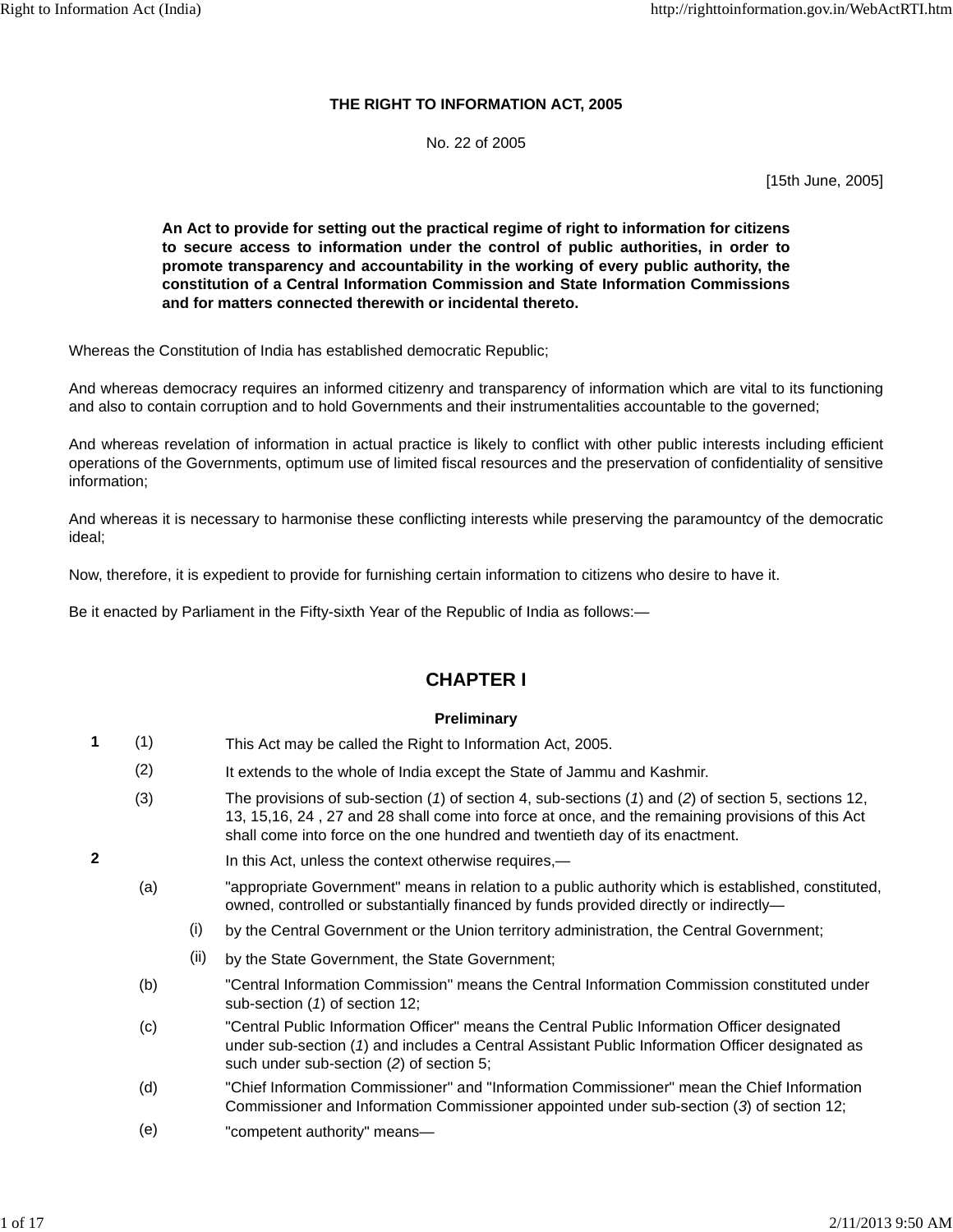- (i) the Speaker in the case of the House of the People or the Legislative Assembly of a State or a Union territory having such Assembly and the Chairman in the case of the Council of States or Legislative Council of a State;
- (ii) the Chief Justice of India in the case of the Supreme Court;
- (iii) the Chief Justice of the High Court in the case of a High Court;
- (iv) the President or the Governor, as the case may be, in the case of other authorities established or constituted by or under the Constitution;
- (v) the administrator appointed under article 239 of the Constitution;
- (f) "information" means any material in any form, including records, documents, memos, e-mails, opinions, advices, press releases, circulars, orders, logbooks, contracts, reports, papers, samples, models, data material held in any electronic form and information relating to any private body which can be accessed by a public authority under any other law for the time being in force;
- (g) "prescribed" means prescribed by rules made under this Act by the appropriate Government or the competent authority, as the case may be;
- (h) "public authority" means any authority or body or institution of self- government established or constituted—
	- (a) by or under the Constitution;
	- (b) by any other law made by Parliament;
	- (c) by any other law made by State Legislature;
	- (d) by notification issued or order made by the appropriate Government, and includes any—
		- (i) body owned, controlled or substantially financed;
		- (ii) non-Government organization substantially financed, directly or indirectly by funds provided by the appropriate Government;
- (i) "record" includes—
	- (a) any document, manuscript and file;
	- (b) any microfilm, microfiche and facsimile copy of a document;
	- (c) any reproduction of image or images embodied in such microfilm (whether enlarged or not); and
	- (d) any other material produced by a computer or any other device;
- (j) "right to information" means the right to information accessible under this Act which is held by or under the control of any public authority and includes the right to—
	- (i) inspection of work, documents, records;
	- (ii) taking notes, extracts or certified copies of documents or records;
	- (iii) taking certified samples of material;
	- (iv) obtaining information in the form of diskettes, floppies, tapes, video cassettes or in any other electronic mode or through printouts where such information is stored in a computer or in any other device;
- (k) "State Information Commission" means the State Information Commission constituted under sub-section (*1*) of section 15;
- (l) "State Chief Information Commissioner" and "State Information Commissioner" mean the State Chief Information Commissioner and the State Information Commissioner appointed under sub-section (*3*) of section 15;
- (m) "State Public Information Officer" means the State Public Information Officer designated under sub-section (*1*) and includes a State Assistant Public Information Officer designated as such under sub-section (*2*) of section 5;
- (n) "third party" means a person other than the citizen making a request for information and includes a public authority.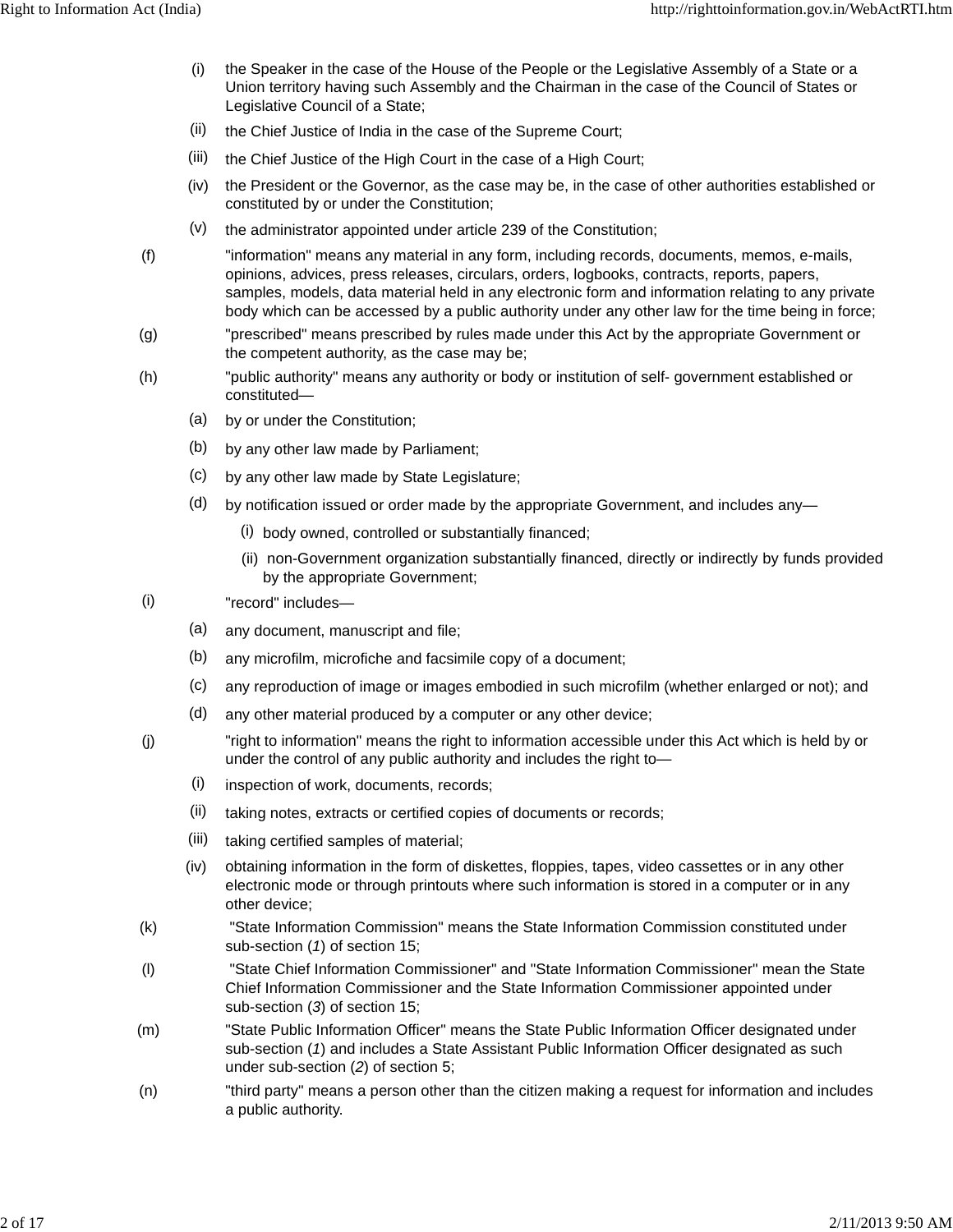# **CHAPTER II**

### **Right to information and obligations of public authorities**

- **3** Subject to the provisions of this Act, all citizens shall have the right to information.
- **4** (1) Every public authority shall—
	- (a) maintain all its records duly catalogued and indexed in a manner and the form which facilitates the right to information under this Act and ensure that all records that are appropriate to be computerised are, within a reasonable time and subject to availability of resources, computerised and connected through a network all over the country on different systems so that access to such records is facilitated;
	- (b) publish within one hundred and twenty days from the enactment of this Act,—
		- (i) the particulars of its organisation, functions and duties;
		- (ii) the powers and duties of its officers and employees;
		- (iii) the procedure followed in the decision making process, including channels of supervision and accountability;
		- (iv) the norms set by it for the discharge of its functions;
		- (v) the rules, regulations, instructions, manuals and records, held by it or under its control or used by its employees for discharging its functions;
		- (vi) a statement of the categories of documents that are held by it or under its control;
		- (vii) the particulars of any arrangement that exists for consultation with, or representation by, the members of the public in relation to the formulation of its policy or implementation thereof;
		- (viii) a statement of the boards, councils, committees and other bodies consisting of two or more persons constituted as its part or for the purpose of its advice, and as to whether meetings of those boards, councils, committees and other bodies are open to the public, or the minutes of such meetings are accessible for public;
		- (ix) a directory of its officers and employees;
		- (x) the monthly remuneration received by each of its officers and employees, including the system of compensation as provided in its regulations;
		- (xi) the budget allocated to each of its agency, indicating the particulars of all plans, proposed expenditures and reports on disbursements made;
		- (xii) the manner of execution of subsidy programmes, including the amounts allocated and the details of beneficiaries of such programmes;
		- (xiii) particulars of recipients of concessions, permits or authorisations granted by it;
		- (xiv) details in respect of the information, available to or held by it, reduced in an electronic form;
		- (xv) the particulars of facilities available to citizens for obtaining information, including the working hours of a library or reading room, if maintained for public use;
		- (xvi) the names, designations and other particulars of the Public Information Officers;
		- (xvii) such other information as may be prescribed and thereafter update these publications every year;
	- (c) publish all relevant facts while formulating important policies or announcing the decisions which affect public;
	- (d) provide reasons for its administrative or quasi-judicial decisions to affected persons.
	- (2) It shall be a constant endeavour of every public authority to take steps in accordance with the requirements of clause (b) of sub-section (1) to provide as much information suo motu to the public at regular intervals through various means of communications, including internet, so that the public have minimum resort to the use of this Act to obtain information.
	- (3) For the purposes of sub-section (1), every information shall be disseminated widely and in such form and manner which is easily accessible to the public.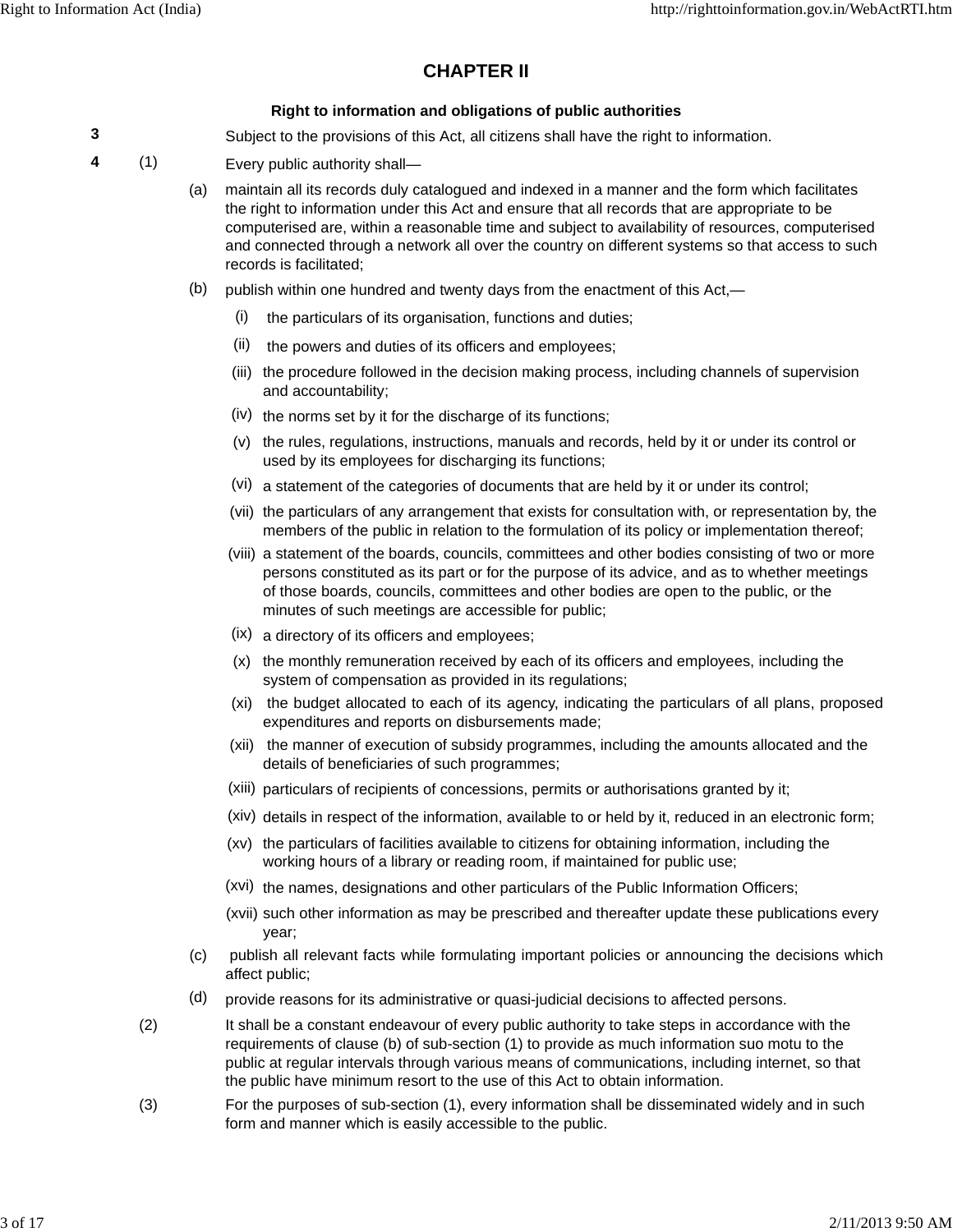(4) All materials shall be disseminated taking into consideration the cost effectiveness, local language and the most effective method of communication in that local area and the information should be easily accessible, to the extent possible in electronic format with the Central Public Information Officer or State Public Information Officer, as the case may be, available free or at such cost of the medium or the print cost price as may be prescribed.

> Explanation.—For the purposes of sub-sections (3) and (4), "disseminated" means making known or communicated the information to the public through notice boards, newspapers, public announcements, media broadcasts, the internet or any other means, including inspection of offices of any public authority.

- **5** (1) Every public authority shall, within one hundred days of the enactment of this Act, designate as many officers as the Central Public Information Officers or State Public Information Officers, as the case may be, in all administrative units or offices under it as may be necessary to provide information to persons requesting for the information under this Act.
	- (2) Without prejudice to the provisions of sub-section (1), every public authority shall designate an officer, within one hundred days of the enactment of this Act, at each sub-divisional level or other sub-district level as a Central Assistant Public Information Officer or a State Assistant Public Information Officer, as the case may be, to receive the applications for information or appeals under this Act for forwarding the same forthwith to the Central Public Information Officer or the State Public Information Officer or senior officer specified under sub-section (1) of section 19 or the Central Information Commission or the State Information Commission, as the case may be:

Provided that where an application for information or appeal is given to a Central Assistant Public Information Officer or a State Assistant Public Information Officer, as the case may be, a period of five days shall be added in computing the period for response specified under sub-section (1) of section 7.

- (3) Every Central Public Information Officer or State Public Information Officer, as the case may be, shall deal with requests from persons seeking information and render reasonable assistance to the persons seeking such information.
- (4) The Central Public Information Officer or State Public Information Officer, as the case may be, may seek the assistance of any other officer as he or she considers it necessary for the proper discharge of his or her duties.
- (5) Any officer, whose assistance has been sought under sub-section (4), shall render all assistance to the Central Public Information Officer or State Public Information Officer, as the case may be, seeking his or her assistance and for the purposes of any contravention of the provisions of this Act, such other officer shall be treated as a Central Public Information Officer or State Public Information Officer, as the case may be.
- **6** (1) A person, who desires to obtain any information under this Act, shall make a request in writing or through electronic means in English or Hindi or in the official language of the area in which the application is being made, accompanying such fee as may be prescribed, to—
	- (a) the Central Public Information Officer or State Public Information Officer, as the case may be, of the concerned public authority;
	- (b) the Central Assistant Public Information Officer or State Assistant Public Information Officer, as the case may be,

specifying the particulars of the information sought by him or her:

Provided that where such request cannot be made in writing, the Central Public Information Officer or State Public Information Officer, as the case may be, shall render all reasonable assistance to the person making the request orally to reduce the same in writing.

- (2) An applicant making request for information shall not be required to give any reason for requesting the information or any other personal details except those that may be necessary for contacting him.
- (3) Where an application is made to a public authority requesting for an information,—
	- (i) which is held by another public authority; or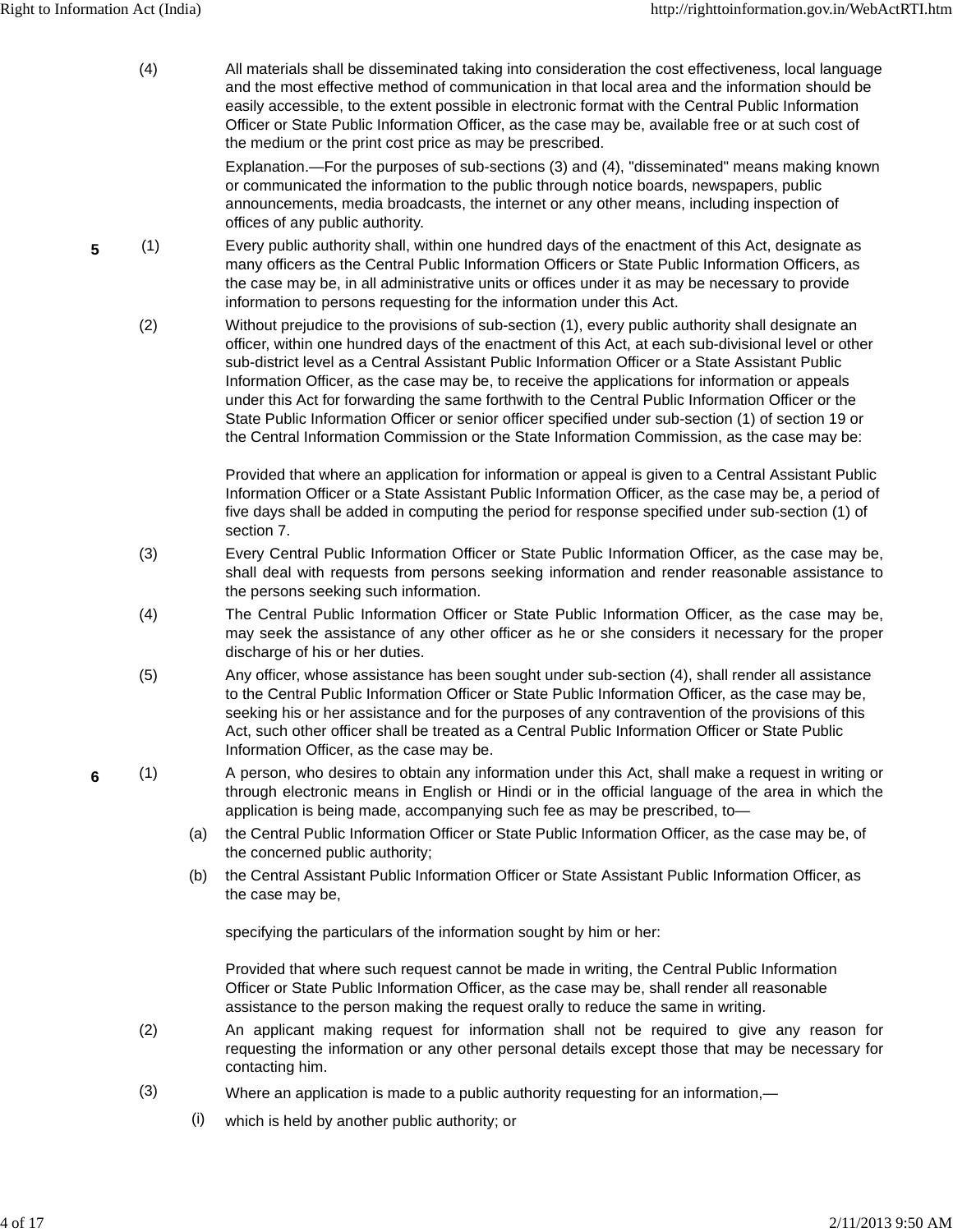(ii) the subject matter of which is more closely connected with the functions of another public authority,

the public authority, to which such application is made, shall transfer the application or such part of it as may be appropriate to that other public authority and inform the applicant immediately about such transfer:

Provided that the transfer of an application pursuant to this sub-section shall be made as soon as practicable but in no case later than five days from the date of receipt of the application.

**7** (1) Subject to the proviso to sub-section (2) of section 5 or the proviso to sub-section (3) of section 6, the Central Public Information Officer or State Public Information Officer, as the case may be, on receipt of a request under section 6 shall, as expeditiously as possible, and in any case within thirty days of the receipt of the request, either provide the information on payment of such fee as may be prescribed or reject the request for any of the reasons specified in sections 8 and 9:

> Provided that where the information sought for concerns the life or liberty of a person, the same shall be provided within forty-eight hours of the receipt of the request.

- (2) If the Central Public Information Officer or State Public Information Officer, as the case may be, fails to give decision on the request for information within the period specified under sub-section (1), the Central Public Information Officer or State Public Information Officer, as the case may be, shall be deemed to have refused the request.
- (3) Where a decision is taken to provide the information on payment of any further fee representing the cost of providing the information, the Central Public Information Officer or State Public Information Officer, as the case may be, shall send an intimation to the person making the request, giving—
	- (a) the details of further fees representing the cost of providing the information as determined by him, together with the calculations made to arrive at the amount in accordance with fee prescribed under sub-section (1), requesting him to deposit that fees, and the period intervening between the despatch of the said intimation and payment of fees shall be excluded for the purpose of calculating the period of thirty days referred to in that sub-section;
	- (b) information concerning his or her right with respect to review the decision as to the amount of fees charged or the form of access provided, including the particulars of the appellate authority, time limit, process and any other forms.
- (4) Where access to the record or a part thereof is required to be provided under this Act and the person to whom access is to be provided is sensorily disabled, the Central Public Information Officer or State Public Information Officer, as the case may be, shall provide assistance to enable access to the information, including providing such assistance as may be appropriate for the inspection.
- (5) Where access to information is to be provided in the printed or in any electronic format, the applicant shall, subject to the provisions of sub-section (6), pay such fee as may be prescribed:

Provided that the fee prescribed under sub-section (1) of section 6 and sub-sections (1) and (5) of section 7 shall be reasonable and no such fee shall be charged from the persons who are of below poverty line as may be determined by the appropriate Government.

- (6) Notwithstanding anything contained in sub-section (5), the person making request for the information shall be provided the information free of charge where a public authority fails to comply with the time limits specified in sub-section (1).
- (7) Before taking any decision under sub-section (1), the Central Public Information Officer or State Public Information Officer, as the case may be, shall take into consideration the representation made by a third party under section 11.
- (8) Where a request has been rejected under sub-section (1), the Central Public Information Officer or State Public Information Officer, as the case may be, shall communicate to the person making the request,—
	- (i) the reasons for such rejection;
	- (ii) the period within which an appeal against such rejection may be preferred; and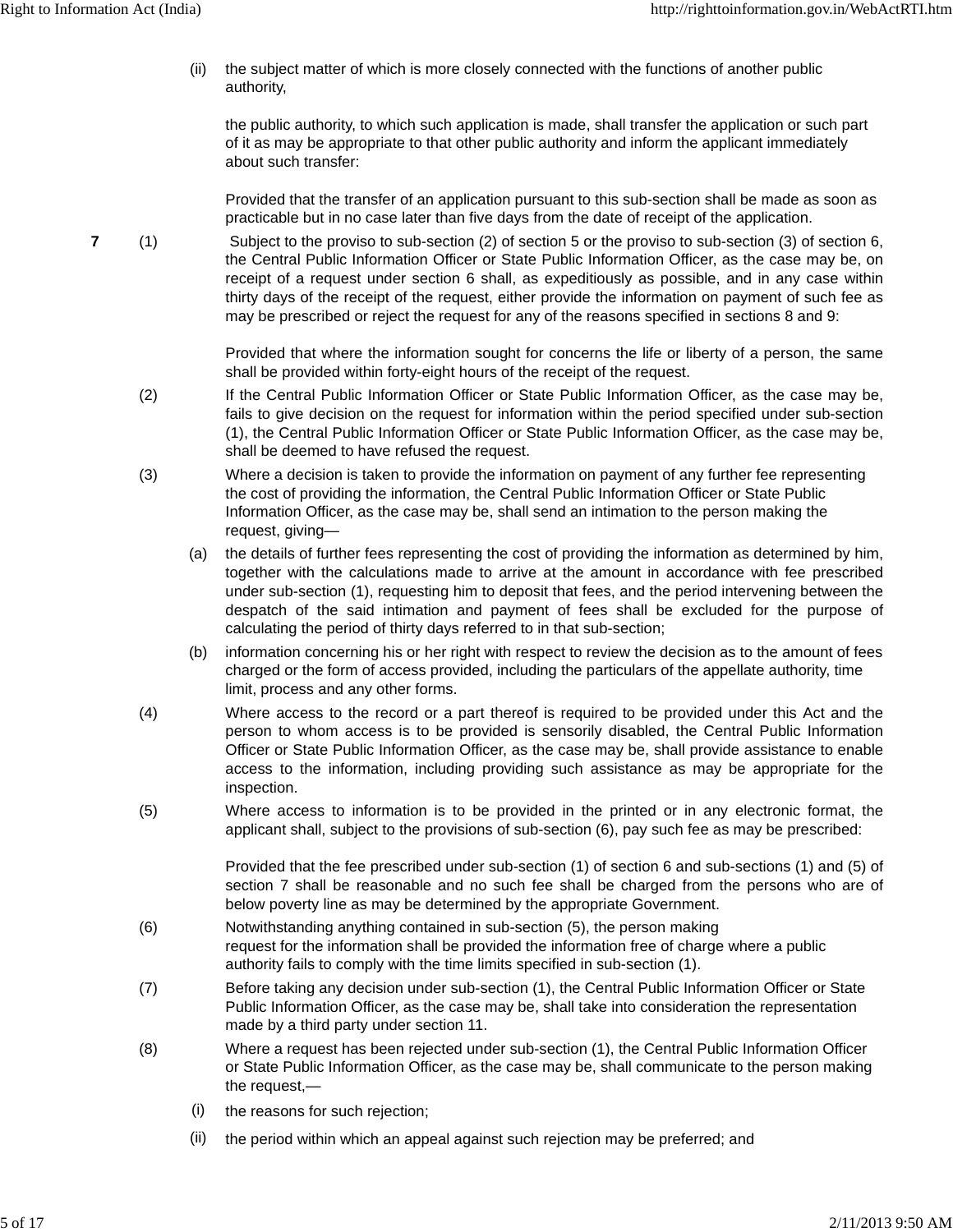- (iii) the particulars of the appellate authority.
- (9) An information shall ordinarily be provided in the form in which it is sought unless it would disproportionately divert the resources of the public authority or would be detrimental to the safety or preservation of the record in question.

- **8** (1) Notwithstanding anything contained in this Act, there shall be no obligation to give any citizen,—
	- (a) information, disclosure of which would prejudicially affect the sovereignty and integrity of India, the security, strategic, scientific or economic interests of the State, relation with foreign State or lead to incitement of an offence;
	- (b) information which has been expressly forbidden to be published by any court of law or tribunal or the disclosure of which may constitute contempt of court;
	- (c) information, the disclosure of which would cause a breach of privilege of Parliament or the State Legislature;
	- (d) information including commercial confidence, trade secrets or intellectual property, the disclosure of which would harm the competitive position of a third party, unless the competent authority is satisfied that larger public interest warrants the disclosure of such information;

 (e) information available to a person in his fiduciary relationship, unless the competent authority is satisfied that the larger public interest warrants the disclosure of such information;

- (f) information received in confidence from foreign Government;
- (g) information, the disclosure of which would endanger the life or physical safety of any person or identify the source of information or assistance given in confidence for law enforcement or security purposes;
- (h) information which would impede the process of investigation or apprehension or prosecution of offenders;
- (i) cabinet papers including records of deliberations of the Council of Ministers, Secretaries and other officers:

 Provided that the decisions of Council of Ministers, the reasons thereof, and the material on the basis of which the decisions were taken shall be made public after the decision has been taken, and the matter is complete, or over:

Provided further that those matters which come under the exemptions specified in this section shall not be disclosed;

 (j) information which relates to personal information the disclosure of which has no relationship to any public activity or interest, or which would cause unwarranted invasion of the privacy of the individual unless the Central Public Information Officer or the State Public Information Officer or the appellate authority, as the case may be, is satisfied that the larger public interest justifies the disclosure of such information:

 Provided that the information which cannot be denied to the Parliament or a State Legislature shall not be denied to any person.

- (2) Notwithstanding anything in the Official Secrets Act, 1923 nor any of the exemptions permissible in accordance with sub-section (1), a public authority may allow access to information, if public interest in disclosure outweighs the harm to the protected interests.
- (3) Subject to the provisions of clauses (a), (c) and (i) of sub-section (1), any information relating to any occurrence, event or matter which has taken place, occurred or happened twenty years before the date on which any request is made under secton 6 shall be provided to any person making a request under that section:

 Provided that where any question arises as to the date from which the said period of twenty years has to be computed, the decision of the Central Government shall be final, subject to the usual appeals provided for in this Act.

**9** Without prejudice to the provisions of section 8, a Central Public Information Officer or a State Public Information Officer, as the case may be, may reject a request for information where such a request for providing access would involve an infringement of copyright subsisting in a person other than the State.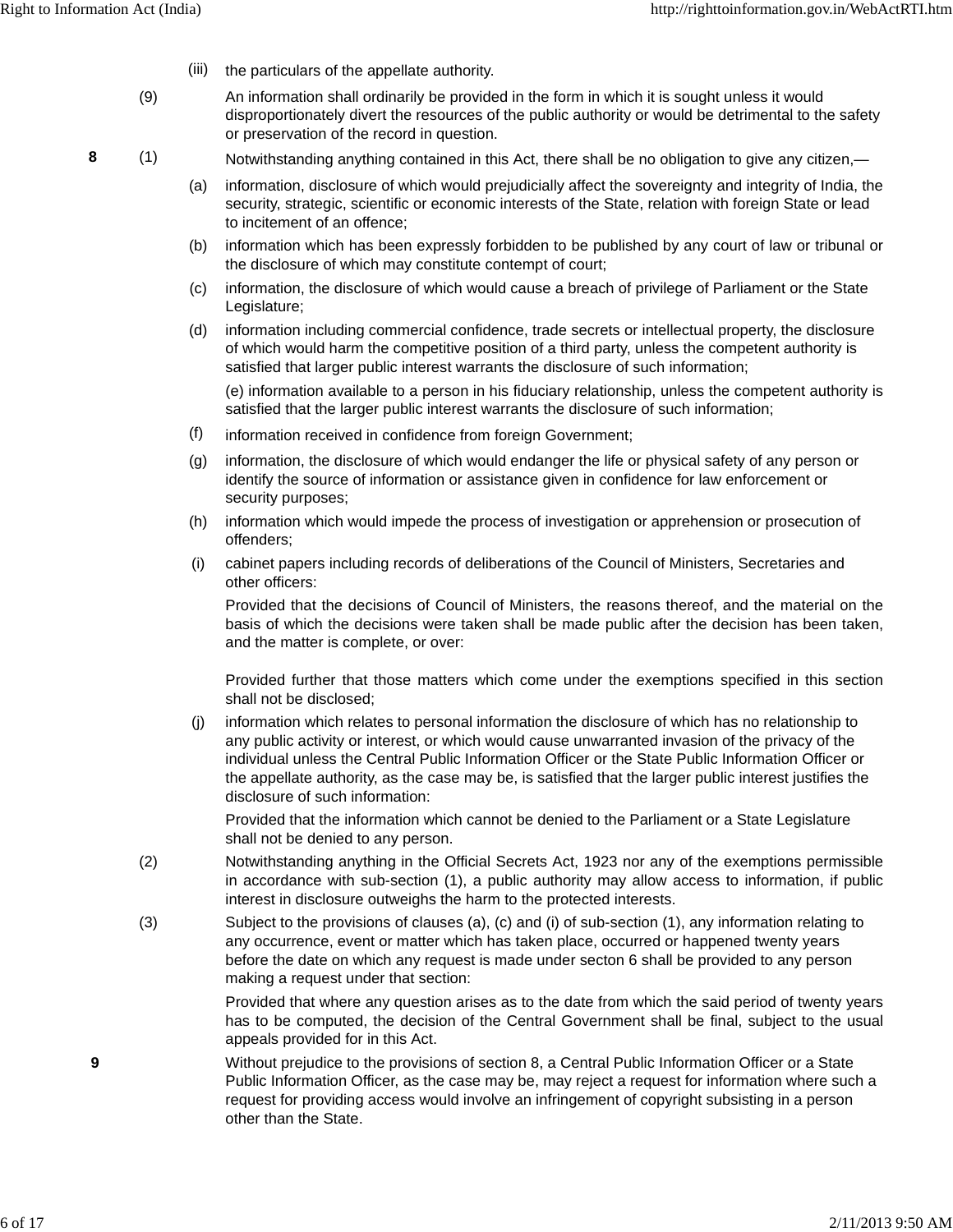- **10** (1) Where a request for access to information is rejected on the ground that it is in relation to information which is exempt from disclosure, then, notwithstanding anything contained in this Act, access may be provided to that part of the record which does not contain any information which is exempt from disclosure under this Act and which can reasonably be severed from any part that contains exempt information.
	- (2) Where access is granted to a part of the record under sub-section (1), the Central Public Information Officer or State Public Information Officer, as the case may be, shall give a notice to the applicant, informing—
		- (a) that only part of the record requested, after severance of the record containing information which is exempt from disclosure, is being provided;
		- (b) the reasons for the decision, including any findings on any material question of fact, referring to the material on which those findings were based;
		- (c) the name and designation of the person giving the decision;
		- (d) the details of the fees calculated by him or her and the amount of fee which the applicant is required to deposit; and
		- (e) his or her rights with respect to review of the decision regarding non-disclosure of part of the information, the amount of fee charged or the form of access provided, including the particulars of the senior officer specified under sub-section (1) of section 19 or the Central Information Commission or the State Information Commission, as the case may be, time limit, process and any other form of access.
- **11** (1) Where a Central Public Information Officer or a State Public Information Officer, as the case may be, intends to disclose any information or record, or part thereof on a request made under this Act, which relates to or has been supplied by a third party and has been treated as confidential by that third party, the Central Public Information Officer or State Public Information Officer, as the case may be, shall, within five days from the receipt of the request, give a written notice to such third party of the request and of the fact that the Central Public Information Officer or State Public Information Officer, as the case may be, intends to disclose the information or record, or part thereof, and invite the third party to make a submission in writing or orally, regarding whether the information should be disclosed, and such submission of the third party shall be kept in view while taking a decision about disclosure of information:

Provided that except in the case of trade or commercial secrets protected by law, disclosure may be allowed if the public interest in disclosure outweighs in importance any possible harm or injury to the interests of such third party.

- (2) Where a notice is served by the Central Public Information Officer or State Public Information Officer, as the case may be, under sub-section (1) to a third party in respect of any information or record or part thereof, the third party shall, within ten days from the date of receipt of such notice, be given the opportunity to make representation against the proposed disclosure.
- (3) Notwithstanding anything contained in section 7, the Central Public Information Officer or State Public Information Officer, as the case may be, shall, within forty days after receipt of the request under section 6, if the third party has been given an opportunity to make representation under sub-section (2), make a decision as to whether or not to disclose the information or record or part thereof and give in writing the notice of his decision to the third party.
- (4) A notice given under sub-section (3) shall include a statement that the third party to whom the notice is given is entitled to prefer an appeal under section 19 against the decision.

## **CHAPTER III**

### **The Central Information Commission**

- **12** (1) The Central Government shall, by notification in the Official Gazette, constitute a body to be known as the Central Information Commission to exercise the powers conferred on, and to perform the functions assigned to, it under this Act.
	- (2) The Central Information Commission shall consist of—
		- (a) the Chief Information Commissioner; and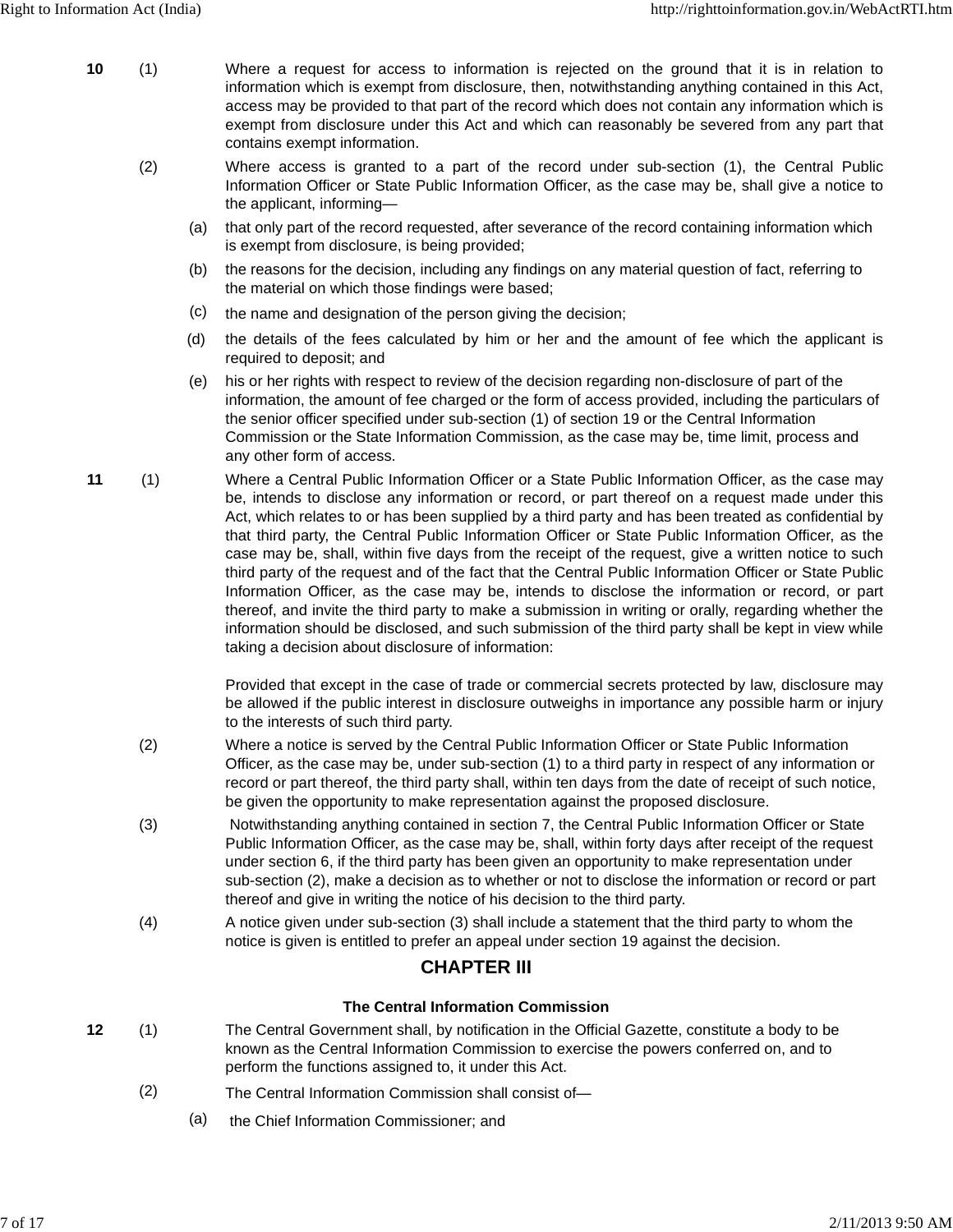- (b) such number of Central Information Commissioners, not exceeding ten, as may be deemed necessary.
- (3) The Chief Information Commissioner and Information Commissioners shall be appointed by the President on the recommendation of a committee consisting of—
	- (i) the Prime Minister, who shall be the Chairperson of the committee;
	- (ii) the Leader of Opposition in the Lok Sabha; and
	- (iii) a Union Cabinet Minister to be nominated by the Prime Minister.

 Explanation.—For the purposes of removal of doubts, it is hereby declared that where the Leader of Opposition in the House of the People has not been recognised as such, the Leader of the single largest group in opposition of the Government in the House of the People shall be deemed to be the Leader of Opposition.

- (4) The general superintendence, direction and management of the affairs of the Central Information Commission shall vest in the Chief Information Commissioner who shall be assisted by the Information Commissioners and may exercise all such powers and do all such acts and things which may be exercised or done by the Central Information Commission autonomously without being subjected to directions by any other authority under this Act.
- (5) The Chief Information Commissioner and Information Commissioners shall be persons of eminence in public life with wide knowledge and experience in law, science and technology, social service, management, journalism, mass media or administration and governance.
- (6) The Chief Information Commissioner or an Information Commissioner shall not be a Member of Parliament or Member of the Legislature of any State or Union territory, as the case may be, or hold any other office of profit or connected with any political party or carrying on any business or pursuing any profession.
- (7) The headquarters of the Central Information Commission shall be at Delhi and the Central Information Commission may, with the previous approval of the Central Government, establish offices at other places in India.
- **13** (1) The Chief Information Commissioner shall hold office for a term of five years from the date on which he enters upon his office and shall not be eligible for reappointment:

Provided that no Chief Information Commissioner shall hold office as such after he has attained the age of sixty-five years.

(2) Every Information Commissioner shall hold office for a term of five years from the date on which he enters upon his office or till he attains the age of sixty-five years, whichever is earlier, and shall not be eligible for reappointment as such Information Commissioner:

> Provided that every Information Commissioner shall, on vacating his office under this sub-section be eligible for appointment as the Chief Information Commissioner in the manner specified in sub-section (3) of section 12:

> Provided further that where the Information Commissioner is appointed as the Chief Information Commissioner, his term of office shall not be more than five years in aggregate as the Information Commissioner and the Chief Information Commissioner.

- (3) The Chief Information Commissioner or an Information Commissioner shall before he enters upon his office make and subscribe before the President or some other person appointed by him in that behalf, an oath or affirmation according to the form set out for the purpose in the First Schedule.
- (4) The Chief Information Commissioner or an Information Commissioner may, at any time, by writing under his hand addressed to the President, resign from his office:

Provided that the Chief Information Commissioner or an Information Commissioner may be removed in the manner specified under section 14.

- (5) The salaries and allowances payable to and other terms and conditions of service of
	- (a) the Chief Information Commissioner shall be the same as that of the Chief Election Commissioner;
	- (b) an Information Commissioner shall be the same as that of an Election Commissioner: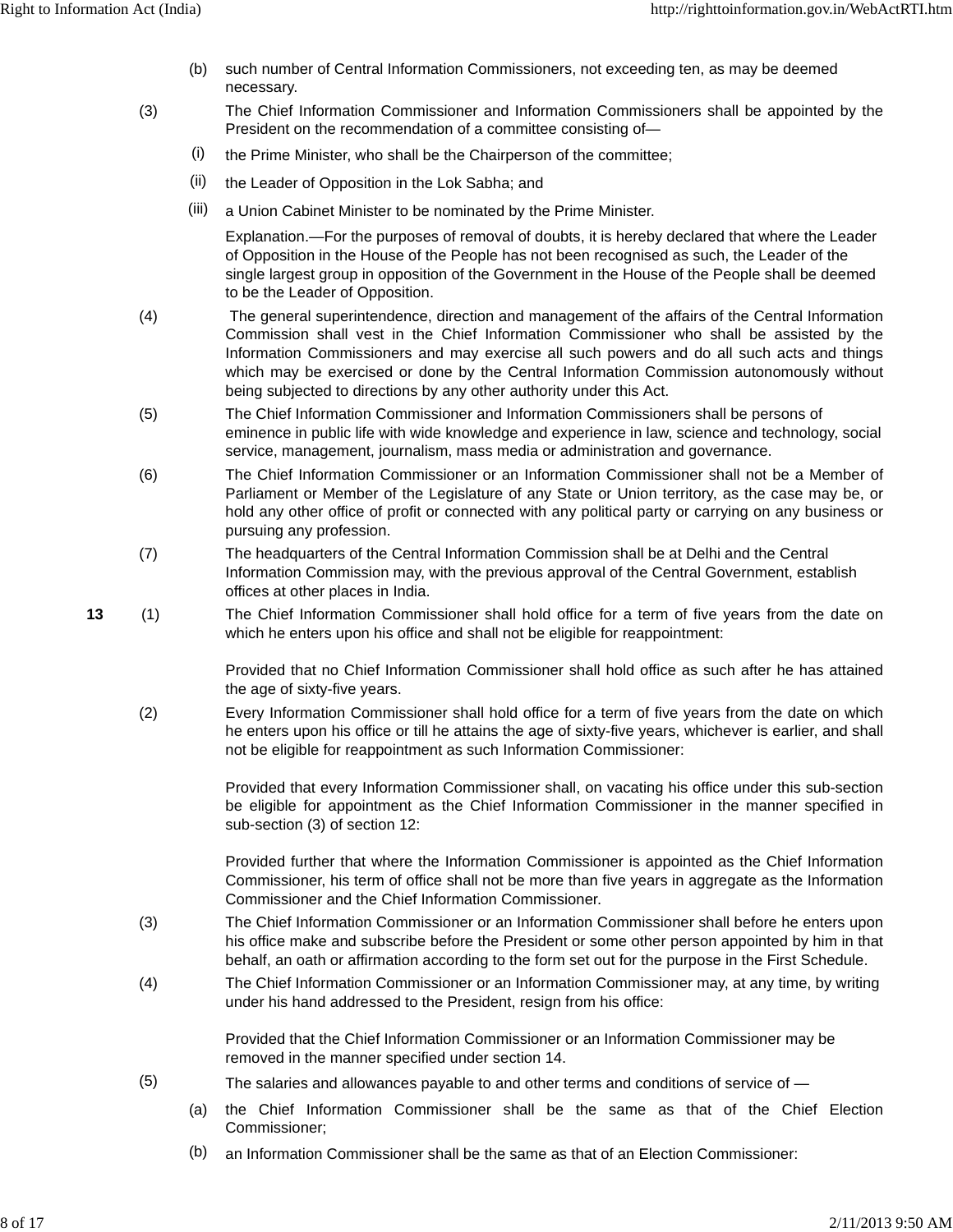Provided that if the Chief Information Commissioner or an Information Commissioner, at the time of his appointment is, in receipt of a pension, other than a disability or wound pension, in respect of any previous service under the Government of India or under the Government of a State, his salary in respect of the service as the Chief Information Commissioner or an Information Commissioner shall be reduced by the amount of that pension including any portion of pension which was commuted and pension equivalent of other forms of retirement benefits excluding pension equivalent of retirement gratuity:

 Provided further that if the Chief Information Commissioner or an Information Commissioner if, at the time of his appointment is, in receipt of retirement benefits in respect of any previous service rendered in a Corporation established by or under any Central Act or State Act or a Government company owned or controlled by the Central Government or the State Government, his salary in respect of the service as the Chief Information Commissioner or an Information Commissioner shall be reduced by the amount of pension equivalent to the retirement benefits:

 Provided also that the salaries, allowances and other conditions of service of the Chief Information Commissioner and the Information Commissioners shall not be varied to their disadvantage after their appointment.

- (6) The Central Government shall provide the Chief Information Commissioner and the Information Commissioners with such officers and employees as may be necessary for the efficient performance of their functions under this Act, and the salaries and allowances payable to and the terms and conditions of service of the officers and other employees appointed for the purpose of this Act shall be such as may be prescribed.
- **14** (1) Subject to the provisions of sub-section (3), the Chief Information Commissioner or any Information Commissioner shall be removed from his office only by order of the President on the ground of proved misbehaviour or incapacity after the Supreme Court, on a reference made to it by the President, has, on inquiry, reported that the Chief Information Commissioner or any Information Commissioner, as the case may be, ought on such ground be removed.
	- (2) The President may suspend from office, and if deem necessary prohibit also from attending the office during inquiry, the Chief Information Commissioner or Information Commissioner in respect of whom a reference has been made to the Supreme Court under sub-section (1) until the President has passed orders on receipt of the report of the Supreme Court on such reference.
	- (3) Notwithstanding anything contained in sub-section (1), the President may by order remove from office the Chief Information Commissioner or any Information Commissioner if the Chief Information Commissioner or a Information Commissioner, as the case may be,—
		- (a) is adjudged an insolvent; or
		- (b) has been convicted of an offence which, in the opinion of the President, involves moral turpitude; or
		- (c) engages during his term of office in any paid employment outside the duties of his office; or
		- (d) is, in the opinion of the President, unfit to continue in office by reason of infirmity of mind or body; or
		- (e) has acquired such financial or other interest as is likely to affect prejudicially his functions as the Chief Information Commissioner or a Information Commissioner.
	- (4) If the Chief Information Commissioner or a Information Commissioner in any way, concerned or interested in any contract or agreement made by or on behalf of the Government of India or participates in any way in the profit thereof or in any benefit or emolument arising there from otherwise than as a member and in common with the other members of an incorporated company, he shall, for the purposes of sub-section (1), be deemed to be guilty of misbehavior.

# **CHAPTER IV**

### **The State Information Commission**

- **15** (1) Every State Government shall, by notification in the Official Gazette, constitute a body to be known as the ......... (name of the State) Information Commission to exercise the powers conferred on, and to perform the functions assigned to, it under this Act.
	- (2) The State Information Commission shall consist of—
		- (a) the State Chief Information Commissioner, and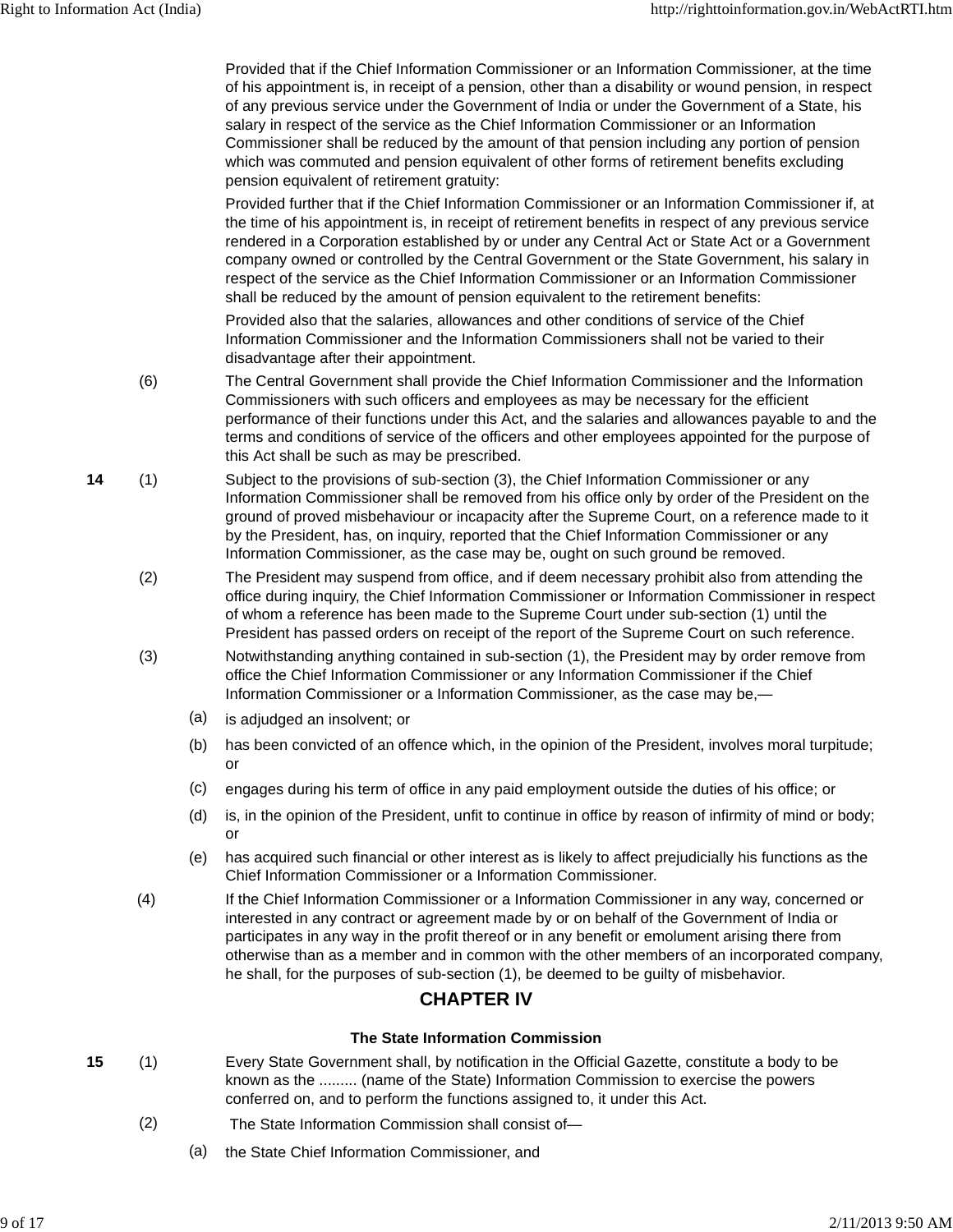- (b) such number of State Information Commissioners, not exceeding ten, as may be deemed necessary.
- (3) The State Chief Information Commissioner and the State Information Commissioners shall be appointed by the Governor on the recommendation of a committee consisting of—
	- (i) the Chief Minister, who shall be the Chairperson of the committee;
	- (ii) the Leader of Opposition in the Legislative Assembly; and
	- (iii) a Cabinet Ministrer to be nominated by the Chief Minister.

 Explanation.—For the purposes of removal of doubts, it is hereby declared that where the Leader of Opposition in the Legislative Assembly has not been recognised as such, the Leader of the single largest group in opposition of the Government in the Legislative Assembly shall be deemed to be the Leader of Opposition.

- (4) The general superintendence, direction and management of the affairs of the State Information Commission shall vest in the State Chief Information Commissioner who shall be assisted by the State Information Commissioners and may exercise all such powers and do all such acts and things which may be exercised or done by the State Information Commission autonomously without being subjected to directions by any other authority under this Act.
- (5) The State Chief Information Commissioner and the State Information Commissioners shall be persons of eminence in public life with wide knowledge and experience in law, science and technology, social service, management, journalism, mass media or administration and governance.
- (6) The State Chief Information Commissioner or a State Information Commissioner shall not be a Member of Parliament or Member of the Legislature of any State or Union territory, as the case may be, or hold any other office of profit or connected with any political party or carrying on any business or pursuing any profession.
- (7) The headquarters of the State Information Commission shall be at such place in the State as the State Government may, by notification in the Official Gazette, specify and the State Information Commission may, with the previous approval of the State Government, establish offices at other places in the State.
- **16** (1) The State Chief Information Commissioner shall hold office for a term of five years from the date on which he enters upon his office and shall not be eligible for reappointment:

 Provided that no State Chief Information Commissioner shall hold office as such after he has attained the age of sixty-five years.

(2) Every State Information Commissioner shall hold office for a term of five years from the date on which he enters upon his office or till he attains the age of sixty-five years, whichever is earlier, and shall not be eligible for reappointment as such State Information Commissioner:

> Provided that every State Information Commissioner shall, on vacating his office under this sub-section, be eligible for appointment as the State Chief Information Commissioner in the manner specified in sub-section (3) of section 15:

 Provided further that where the State Information Commissioner is appointed as the State Chief Information Commissioner, his term of office shall not be more than five years in aggregate as the State Information Commissioner and the State Chief Information Commissioner.

- (3) The State Chief Information Commissioner or a State Information Commissioner, shall before he enters upon his office make and subscribe before the Governor or some other person appointed by him in that behalf, an oath or affirmation according to the form set out for the purpose in the First Schedule.
- (4) The State Chief Information Commissioner or a State Information Commissioner may, at any time, by writing under his hand addressed to the Governor, resign from his office:

 Provided that the State Chief Information Commissioner or a State Information Commissioner may be removed in the manner specified under section 17.

- (5) The salaries and allowances payable to and other terms and conditions of service of—
	- (a) the State Chief Information Commissioner shall be the same as that of an Election Commissioner;
	- (b) the State Information Commissioner shall be the same as that of the Chief Secretary to the State Government: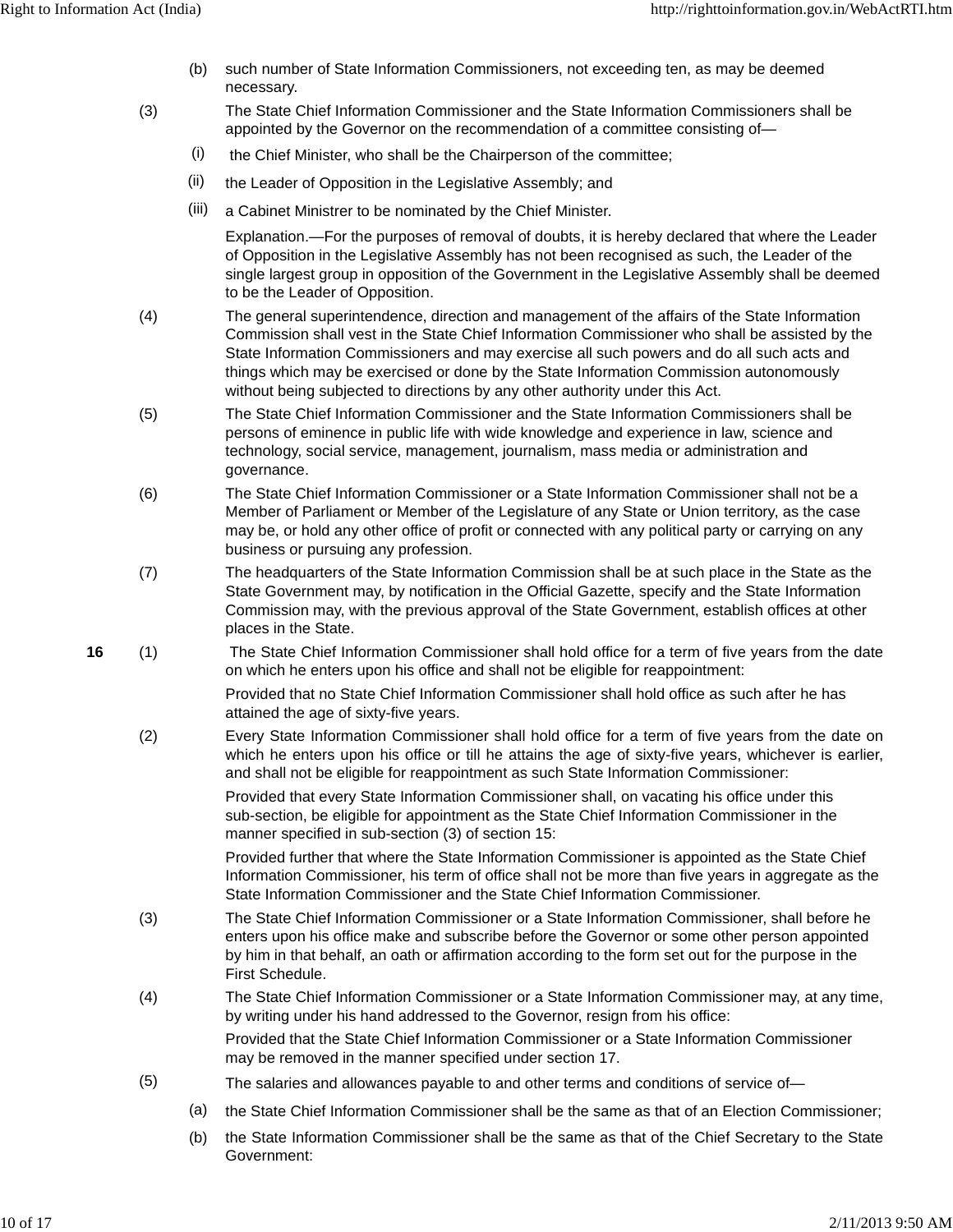Provided that if the State Chief Information Commissioner or a State Information Commissioner, at the time of his appointment is, in receipt of a pension, other than a disability or wound pension, in respect of any previous service under the Government of India or under the Government of a State, his salary in respect of the service as the State Chief Information Commissioner or a State Information Commissioner shall be reduced by the amount of that pension including any portion of pension which was commuted and pension equivalent of other forms of retirement benefits excluding pension equivalent of retirement gratuity:

 Provided further that where the State Chief Information Commissioner or a State Information Commissioner if, at the time of his appointment is, in receipt of retirement benefits in respect of any previous service rendered in a Corporation established by or under any Central Act or State Act or a Government company owned or controlled by the Central Government or the State Government, his salary in respect of the service as the State Chief Information Commissioner or the State Information Commissioner shall be reduced by the amount of pension equivalent to the retirement benefits:

 Provided also that the salaries, allowances and other conditions of service of the State Chief Information Commissioner and the State Information Commissioners shall not be varied to their disadvantage after their appointment.

- (6) The State Government shall provide the State Chief Information Commissioner and the State Information Commissioners with such officers and employees as may be necessary for the efficient performance of their functions under this Act, and the salaries and allowances payable to and the terms and conditions of service of the officers and other employees appointed for the purpose of this Act shall be such as may be prescribed.
- **17** (1) Subject to the provisions of sub-section (3), the State Chief Information Commissioner or a State Information Commissioner shall be removed from his office only by order of the Governor on the ground of proved misbehaviour or incapacity after the Supreme Court, on a reference made to it by the Governor, has on inquiry, reported that the State Chief Information Commissioner or a State Information Commissioner, as the case may be, ought on such ground be removed.
	- (2) The Governor may suspend from office, and if deem necessary prohibit also from attending the office during inquiry, the State Chief Information Commissioner or a State Information Commissioner in respect of whom a reference has been made to the Supreme Court under sub-section (1) until the Governor has passed orders on receipt of the report of the Supreme Court on such reference.
	- (3) Notwithstanding anything contained in sub-section (1), the Governor may by order remove from office the State Chief Information Commissioner or a State Information Commissioner if a State Chief Information Commissioner or a State Information Commissioner, as the case may be,—

(a) is adjudged an insolvent; or

- (b) has been convicted of an offence which, in the opinion of the Governor, involves moral turpitude; or
- (c) engages during his term of office in any paid employment outside the duties of his office; or
- (d) is, in the opinion of the Governor, unfit to continue in office by reason of infirmity of mind or body; or
- (e) has acquired such financial or other interest as is likely to affect prejudicially his functions as the State Chief Information Commissioner or a State Information Commissioner.
- (4) If the State Chief Information Commissioner or a State Information Commissioner in any way, concerned or interested in any contract or agreement made by or on behalf of the Government of the State or participates in any way in the profit thereof or in any benefit or emoluments arising therefrom otherwise than as a member and in common with the other members of an incorporated company, he shall, for the purposes of sub-section (1), be deemed to be guilty of misbehaviour.

# **CHAPTER V**

#### **Powers and functions of the Information Commissions, appeal and penalties**

**18** (1) Subject to the provisions of this Act, it shall be the duty of the Central Information Commission or State Information Commission, as the case may be, to receive and inquire into a complaint from any person,—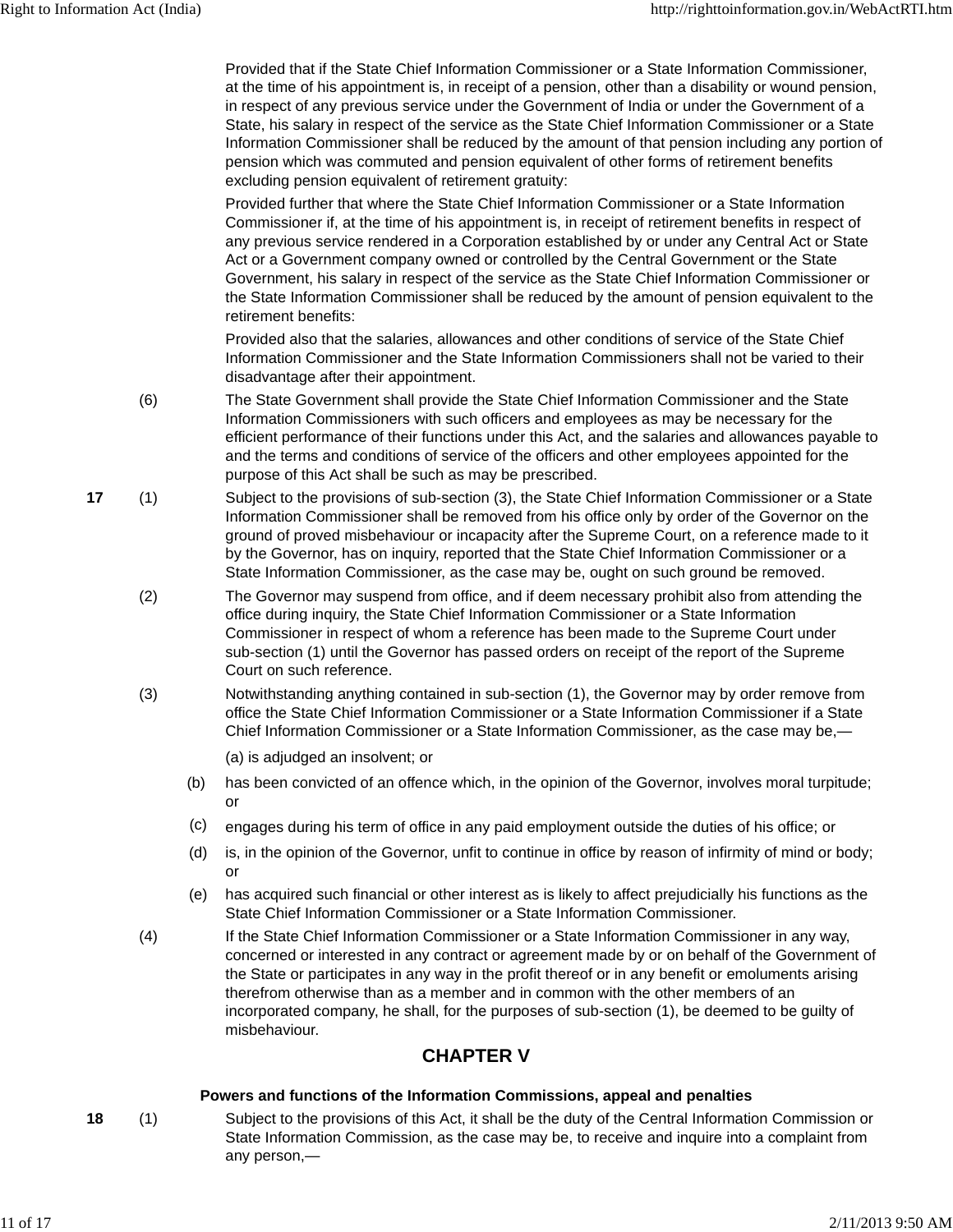- (a) who has been unable to submit a request to a Central Public Information Officer or State Public Information Officer, as the case may be, either by reason that no such officer has been appointed under this Act, or because the Central Assistant Public Information Officer or State Assistant Public Information Officer, as the case may be, has refused to accept his or her application for information or appeal under this Act for forwarding the same to the Central Public Information Officer or State Public Information Officer or senior officer specified in sub-section (1) of section 19 or the Central Information Commission or the State Information Commission, as the case may be;
- (b) who has been refused access to any information requested under this Act;
- (c) who has not been given a response to a request for information or access to information within the time limit specified under this Act;
- (d) who has been required to pay an amount of fee which he or she considers unreasonable;
- (e) who believes that he or she has been given incomplete, misleading or false information under this Act; and
- (f) in respect of any other matter relating to requesting or obtaining access to records under this Act.
- (2) Where the Central Information Commission or State Information Commission, as the case may be, is satisfied that there are reasonable grounds to inquire into the matter, it may initiate an inquiry in respect thereof.
- (3) The Central Information Commission or State Information Commission, as the case may be, shall, while inquiring into any matter under this section, have the same powers as are vested in a civil court while trying a suit under the Code of Civil Procedure, 1908, in respect of the following matters, namely:—
	- (a) summoning and enforcing the attendance of persons and compel them to give oral or written evidence on oath and to produce the documents or things;
	- (b) requiring the discovery and inspection of documents;
	- (c) receiving evidence on affidavit;
	- (d) requisitioning any public record or copies thereof from any court or office;
	- (e) issuing summons for examination of witnesses or documents; and
	- (f) any other matter which may be prescribed.
- (4) Notwithstanding anything inconsistent contained in any other Act of Parliament or State Legislature, as the case may be, the Central Information Commission or the State Information Commission, as the case may be, may, during the inquiry of any complaint under this Act, examine any record to which this Act applies which is under the control of the public authority, and no such record may be withheld from it on any grounds.
- **19** (1) Any person who, does not receive a decision within the time specified in sub-section (1) or clause (a) of sub-section (3) of section 7, or is aggrieved by a decision of the Central Public Information Officer or State Public Information Officer, as the case may be, may within thirty days from the expiry of such period or from the receipt of such a decision prefer an appeal to such officer who is senior in rank to the Central Public Information Officer or State Public Information Officer as the case may be, in each public authority:

 Provided that such officer may admit the appeal after the expiry of the period of thirty days if he or she is satisfied that the appellant was prevented by sufficient cause from filing the appeal in time.

- (2) Where an appeal is preferred against an order made by a Central Public Information Officer or a State Public Information Officer, as the case may be, under section 11 to disclose third party information, the appeal by the concerned third party shall be made within thirty days from the date of the order.
- (3) A second appeal against the decision under sub-section (1) shall lie within ninety days from the date on which the decision should have been made or was actually received, with the Central Information Commission or the State Information Commission:

 Provided that the Central Information Commission or the State Information Commission, as the case may be, may admit the appeal after the expiry of the period of ninety days if it is satisfied that the appellant was prevented by sufficient cause from filing the appeal in time.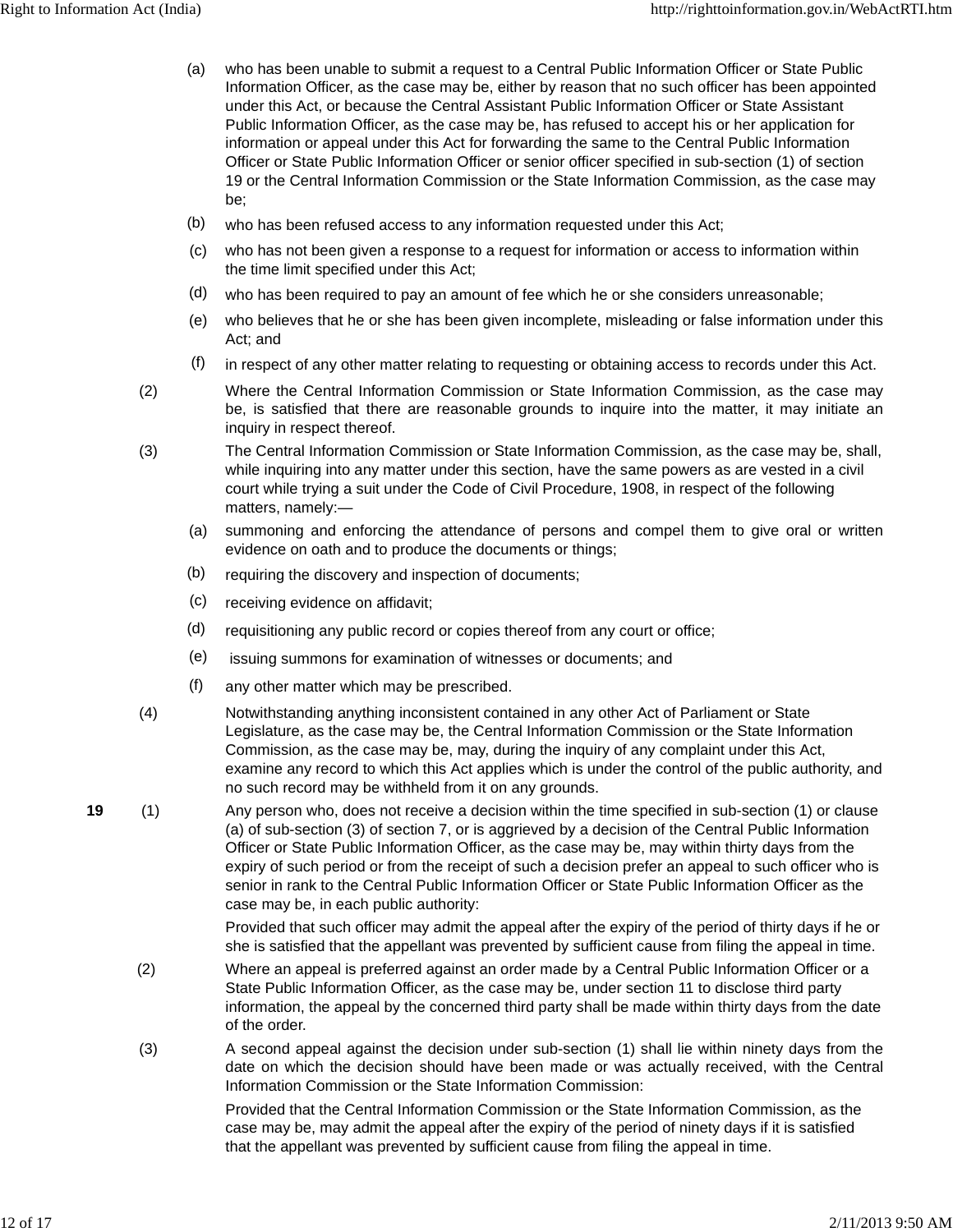- (4) If the decision of the Central Public Information Officer or State Public Information Officer, as the case may be, against which an appeal is preferred relates to information of a third party, the Central Information Commission or State Information Commission, as the case may be, shall give a reasonable opportunity of being heard to that third party.
- (5) In any appeal proceedings, the onus to prove that a denial of a request was justified shall be on the Central Public Information Officer or State Public Information Officer, as the case may be, who denied the request.
- (6) An appeal under sub-section (1) or sub-section (2) shall be disposed of within thirty days of the receipt of the appeal or within such extended period not exceeding a total of forty-five days from the date of filing thereof, as the case may be, for reasons to be recorded in writing.
- (7) The decision of the Central Information Commission or State Information Commission, as the case may be, shall be binding.
- (8) In its decision, the Central Information Commission or State Information Commission, as the case may be, has the power to—
	- (a) require the public authority to take any such steps as may be necessary to secure compliance with the provisions of this Act, including—
		- $(i)$  by providing access to information, if so requested, in a particular form;
		- (ii) by appointing a Central Public Information Officer or State Public Information Officer, as the case may be;
		- (iii) by publishing certain information or categories of information;
		- (iv) by making necessary changes to its practices in relation to the maintenance, management and destruction of records;
		- (v) by enhancing the provision of training on the right to information for its officials;
		- (vi) by providing it with an annual report in compliance with clause (b) of sub-section (1) of section 4;
	- (b) require the public authority to compensate the complainant for any loss or other detriment suffered;
	- (c) impose any of the penalties provided under this Act;
	- (d) reject the application.
- (9) The Central Information Commission or State Information Commission, as the case may be, shall give notice of its decision, including any right of appeal, to the complainant and the public authority.
- (10) The Central Information Commission or State Information Commission, as the case may be, shall decide the appeal in accordance with such procedure as may be prescribed.
- **20** (1) Where the Central Information Commission or the State Information Commission, as the case may be, at the time of deciding any complaint or appeal is of the opinion that the Central Public Information Officer or the State Public Information Officer, as the case may be, has, without any reasonable cause, refused to receive an application for information or has not furnished information within the time specified under sub-section (1) of section 7 or malafidely denied the request for information or knowingly given incorrect, incomplete or misleading information or destroyed information which was the subject of the request or obstructed in any manner in furnishing the information, it shall impose a penalty of two hundred and fifty rupees each day till application is received or information is furnished, so however, the total amount of such penalty shall not exceed twenty-five thousand rupees:

 Provided that the Central Public Information Officer or the State Public Information Officer, as the case may be, shall be given a reasonable opportunity of being heard before any penalty is imposed on him:

 Provided further that the burden of proving that he acted reasonably and diligently shall be on the Central Public Information Officer or the State Public Information Officer, as the case may be.

(2) Where the Central Information Commission or the State Information Commission, as the case may be, at the time of deciding any complaint or appeal is of the opinion that the Central Public Information Officer or the State Public Information Officer, as the case may be, has, without any reasonable cause and persistently, failed to receive an application for information or has not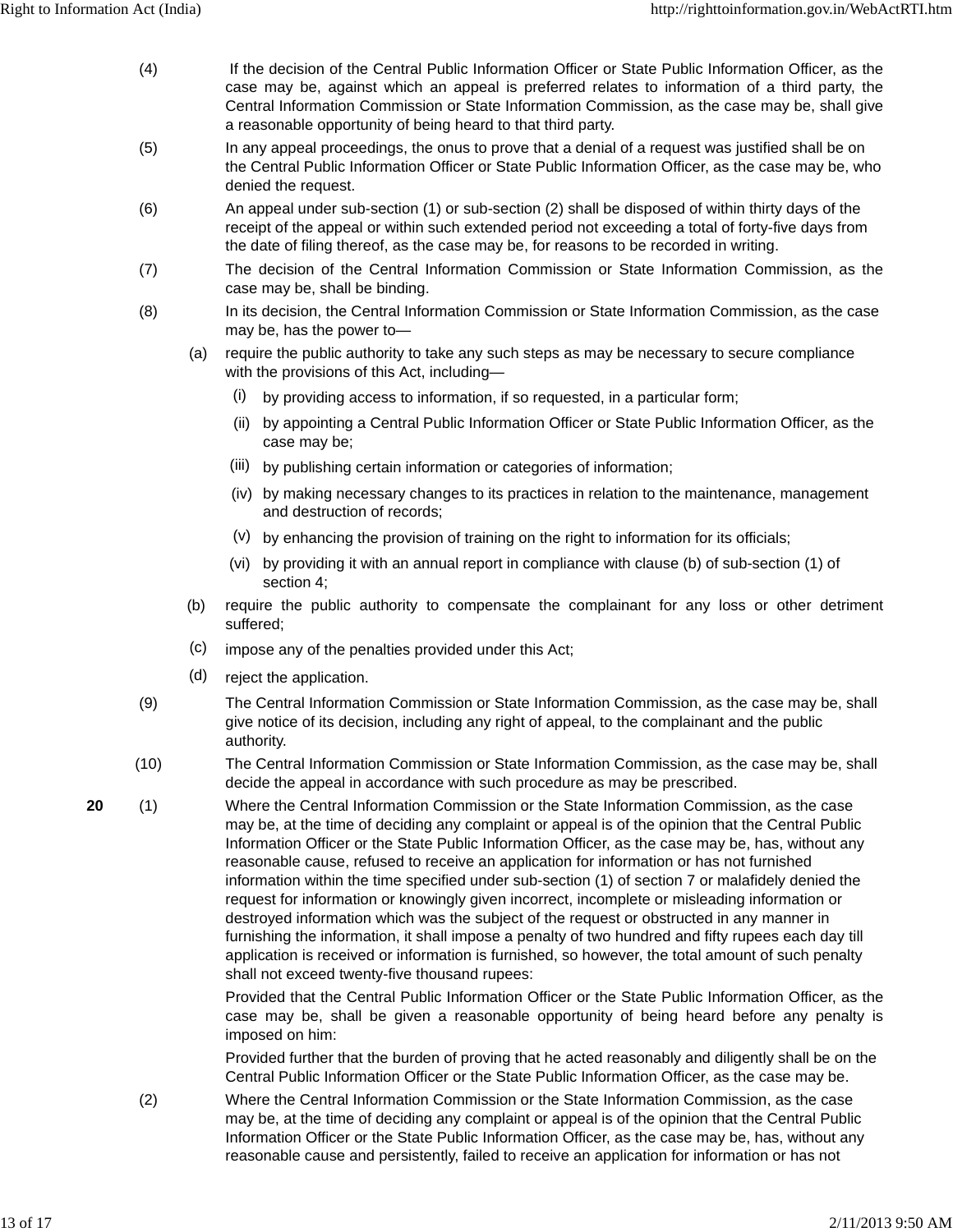furnished information within the time specified under sub-section (1) of section 7 or malafidely denied the request for information or knowingly given incorrect, incomplete or misleading information or destroyed information which was the subject of the request or obstructed in any manner in furnishing the information, it shall recommend for disciplinary action against the Central Public Information Officer or the State Public Information Officer, as the case may be, under the service rules applicable to him.

## **CHAPTER VI**

### **Miscellaneous**

- **21** No suit, prosecution or other legal proceeding shall lie against any person for anything which is in good faith done or intended to be done under this Act or any rule made thereunder.
- **22** The provisions of this Act shall have effect notwithstanding anything inconsistent therewith contained in the Official Secrets Act, 1923, and any other law for the time being in force or in any instrument having effect by virtue of any law other than this Act.
- **23** No court shall entertain any suit, application or other proceeding in respect of any order made under this Act and no such order shall be called in question otherwise than by way of an appeal under this Act.
- **24** (1) Nothing contained in this Act shall apply to the intelligence and security organisations specified in the Second Schedule, being organisations established by the Central Government or any information furnished by such organisations to that Government:

 Provided that the information pertaining to the allegations of corruption and human rights violations shall not be excluded under this sub-section:

 Provided further that in the case of information sought for is in respect of allegations of violation of human rights, the information shall only be provided after the approval of the Central Information Commission, and notwithstanding anything contained in section 7, such information shall be provided within forty-five days from the date of the receipt of request.

- (2) The Central Government may, by notification in the Official Gazette, amend the Schedule by including therein any other intelligence or security organisation established by that Government or omitting therefrom any organisation already specified therein and on the publication of such notification, such organisation shall be deemed to be included in or, as the case may be, omitted from the Schedule.
- (3) Every notification issued under sub-section (2) shall be laid before each House of Parliament.
- (4) Nothing contained in this Act shall apply to such intelligence and security organisation being organisations established by the State Government, as that Government may, from time to time, by notification in the Official Gazette, specify:

 Provided that the information pertaining to the allegations of corruption and human rights violations shall not be excluded under this sub-section:

 Provided further that in the case of information sought for is in respect of allegations of violation of human rights, the information shall only be provided after the approval of the State Information Commission and, notwithstanding anything contained in section 7, such information shall be provided within forty-five days from the date of the receipt of request.

- (5) Every notification issued under sub-section (4) shall be laid before the State Legislature.
- **25** (1) The Central Information Commission or State Information Commission, as the case may be, shall, as soon as practicable after the end of each year, prepare a report on the implementation of the provisions of this Act during that year and forward a copy thereof to the appropriate Government.
	- (2) Each Ministry or Department shall, in relation to the public authorities within their jurisdiction, collect and provide such information to the Central Information Commission or State Information Commission, as the case may be, as is required to prepare the report under this section and comply with the requirements concerning the furnishing of that information and keeping of records for the purposes of this section.
	- (3) Each report shall state in respect of the year to which the report relates,—
		- (a) the number of requests made to each public authority;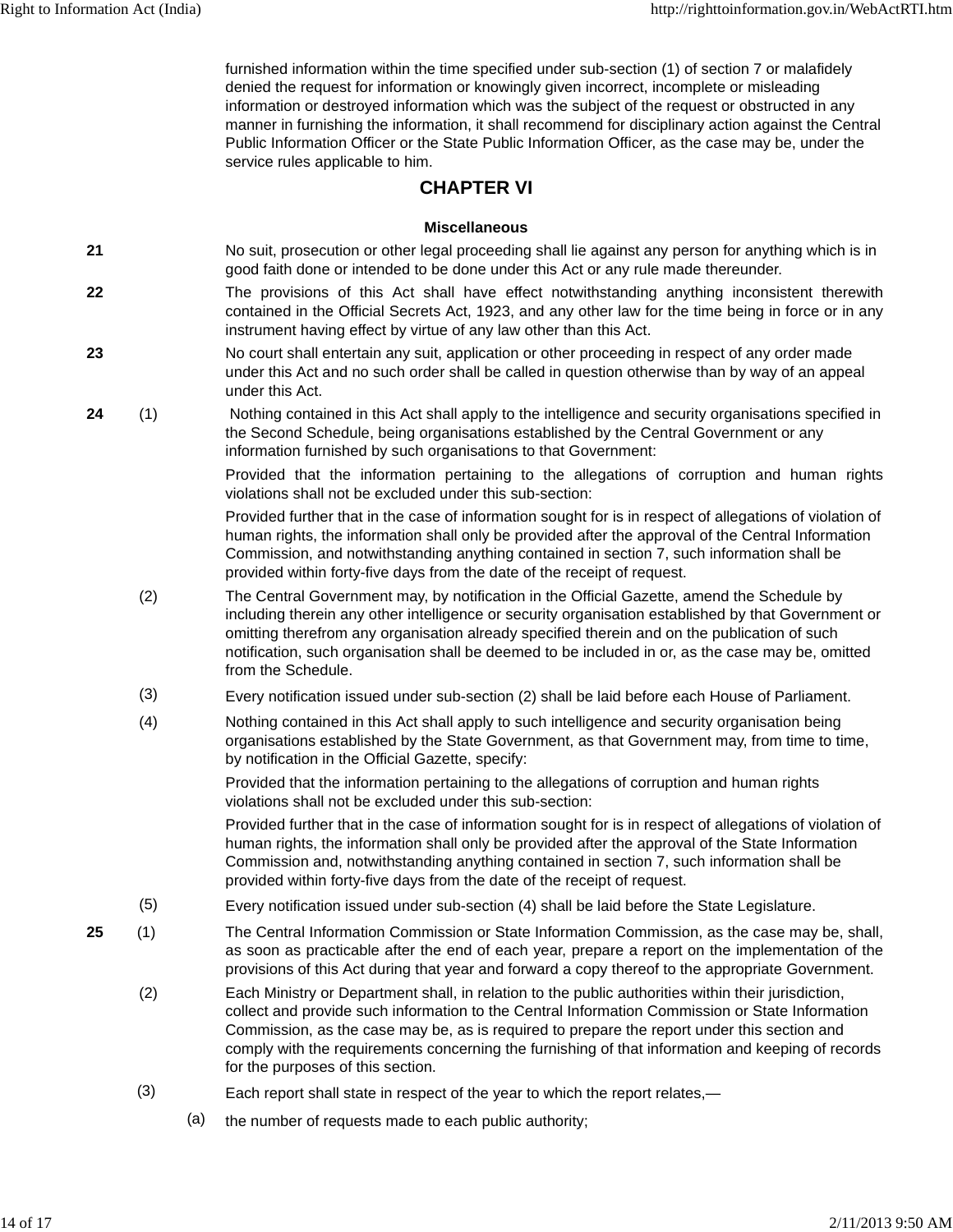- (b) the number of decisions where applicants were not entitled to access to the documents pursuant to the requests, the provisions of this Act under which these decisions were made and the number of times such provisions were invoked;
- (c) the number of appeals referred to the Central Information Commission or State Information Commission, as the case may be, for review, the nature of the appeals and the outcome of the appeals;
- (d) particulars of any disciplinary action taken against any officer in respect of the administration of this Act;
- (e) the amount of charges collected by each public authority under this Act;
- (f) any facts which indicate an effort by the public authorities to administer and implement the spirit and intention of this Act;
- (g) recommendations for reform, including recommendations in respect of the particular public authorities, for the development, improvement, modernisation, reform or amendment to this Act or other legislation or common law or any other matter relevant for operationalising the right to access information.
- (4) The Central Government or the State Government, as the case may be, may, as soon as practicable after the end of each year, cause a copy of the report of the Central Information Commission or the State Information Commission, as the case may be, referred to in sub-section (1) to be laid before each House of Parliament or, as the case may be, before each House of the State Legislature, where there are two Houses, and where there is one House of the State Legislature before that House.
- (5) If it appears to the Central Information Commission or State Information Commission, as the case may be, that the practice of a public authority in relation to the exercise of its functions under this Act does not conform with the provisions or spirit of this Act, it may give to the authority a recommendation specifying the steps which ought in its opinion to be taken for promoting such conformity.
- 26 (1) The appropriate Government may, to the extent of availability of financial and other resources,—
	- (a) develop and organise educational programmes to advance the understanding of the public, in particular of disadvantaged communities as to how to exercise the rights contemplated under this Act;
	- (b) encourage public authorities to participate in the development and organisation of programmes referred to in clause (a) and to undertake such programmes themselves;
	- (c) promote timely and effective dissemination of accurate information by public authorities about their activities; and
	- (d) train Central Public Information Officers or State Public Information Officers, as the case may be, of public authorities and produce relevant training materials for use by the public authorities themselves.
	- (2) The appropriate Government shall, within eighteen months from the commencement of this Act, compile in its official language a guide containing such information, in an easily comprehensible form and manner, as may reasonably be required by a person who wishes to exercise any right specified in this Act.
	- (3) The appropriate Government shall, if necessary, update and publish the guidelines referred to in sub-section (2) at regular intervals which shall, in particular and without prejudice to the generality of sub-section (2), include—
		- (a) the objects of this Act;
		- (b) the postal and street address, the phone and fax number and, if available, electronic mail address of the Central Public Information Officer or State Public Information Officer, as the case may be, of every public authority appointed under sub-section (1) of section 5;
		- (c) the manner and the form in which request for access to an information shall be made to a Central Public Information Officer or State Public Information Officer, as the case may be;
		- (d) the assistance available from and the duties of the Central Public Information Officer or State Public Information Officer, as the case may be, of a public authority under this Act;
		- (e) the assistance available from the Central Information Commission or State Information Commission, as the case may be;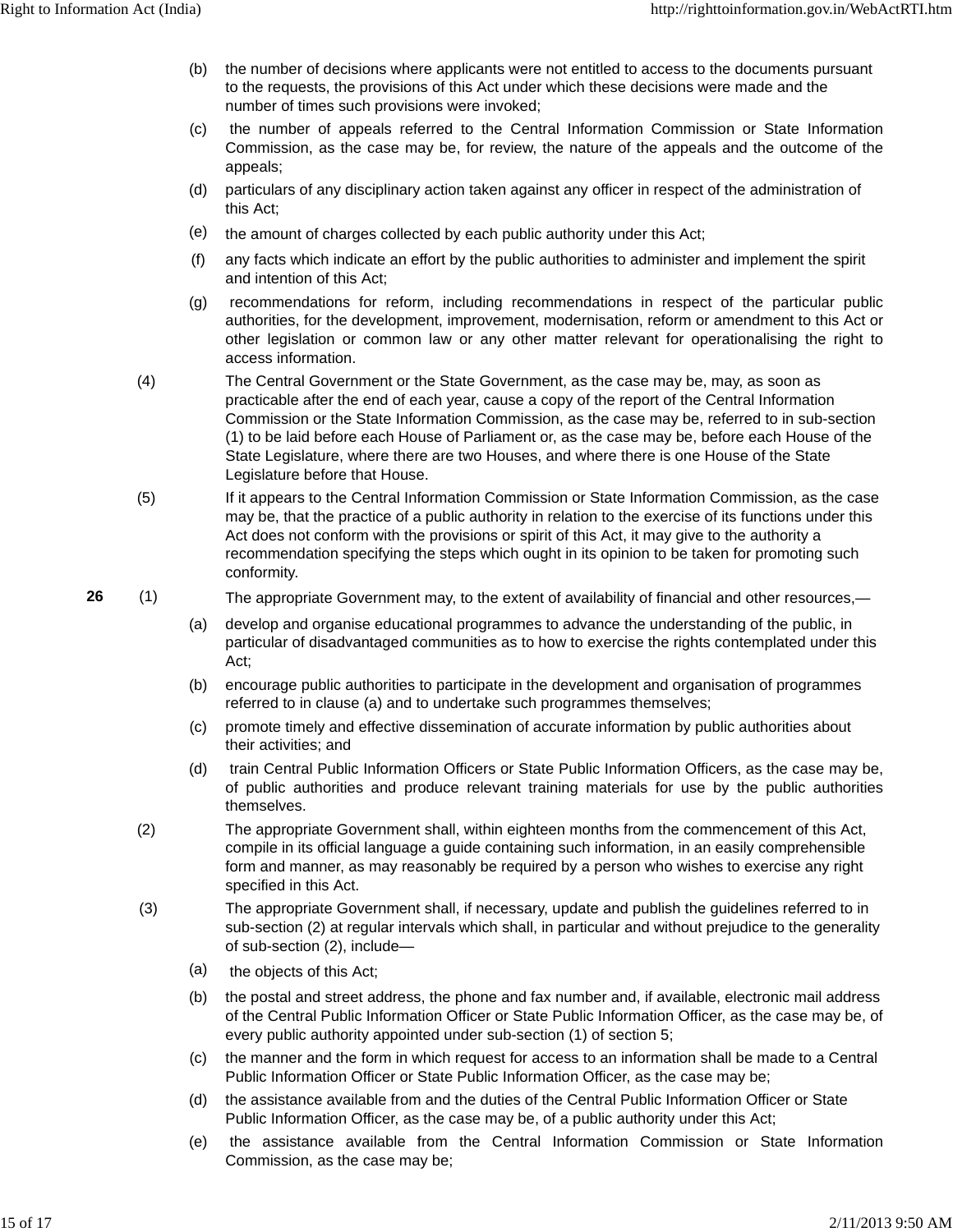- (f) all remedies in law available regarding an act or failure to act in respect of a right or duty conferred or imposed by this Act including the manner of filing an appeal to the Commission;
- (g) the provisions providing for the voluntary disclosure of categories of records in accordance with section 4;
- (h) the notices regarding fees to be paid in relation to requests for access to an information; and
- (i) any additional regulations or circulars made or issued in relation to obtaining access to an information in accordance with this Act.
- (4) The appropriate Government must, if necessary, update and publish the guidelines at regular intervals.
- **27** (1) The appropriate Government may, by notification in the Official Gazette, make rules to carry out the provisions of this Act.
	- (2) In particular, and without prejudice to the generality of the foregoing power, such rules may provide for all or any of the following matters, namely:—
		- (a) the cost of the medium or print cost price of the materials to be disseminated under sub-section (4) of section 4;
		- (b) the fee payable under sub-section (1) of section 6;
		- $(c)$  the fee payable under sub-sections (1) and (5) of section 7;
		- (d) the salaries and allowances payable to and the terms and conditions of service of the officers and other employees under sub-section (6) of section 13 and sub-section (6) of section 16;
		- (e) the procedure to be adopted by the Central Information Commission or State Information Commission, as the case may be, in deciding the appeals under sub-section (10) of section 19; and
		- (f) any other matter which is required to be, or may be, prescribed.
- **28** (1) The competent authority may, by notification in the Official Gazette, make rules to carry out the provisions of this Act.
	- (2) In particular, and without prejudice to the generality of the foregoing power, such rules may provide for all or any of the following matters, namely:—
		- (i) the cost of the medium or print cost price of the materials to be disseminated under sub-section (4) of section 4;
		- $(ii)$  the fee payable under sub-section (1) of section 6;
		- (iii) the fee payable under sub-section (1) of section 7; and
		- (iv) any other matter which is required to be, or may be, prescribed.
- **29** (1) Every rule made by the Central Government under this Act shall be laid, as soon as may be after it is made, before each House of Parliament, while it is in session, for a total period of thirty days which may be comprised in one session or in two or more successive sessions, and if, before the expiry of the session immediately following the session or the successive sessions aforesaid, both Houses agree in making any modification in the rule or both Houses agree that the rule should not be made, the rule shall thereafter have effect only in such modified form or be of no effect, as the case may be; so, however, that any such modification or annulment shall be without prejudice to the validity of anything previously done under that rule.
	- (2) Every rule made under this Act by a State Government shall be laid, as soon as may be after it is notified, before the State Legislature.
- **30** (1) If any difficulty arises in giving effect to the provisions of this Act, the Central Government may, by order published in the Official Gazette, make such provisions not inconsistent with the provisions of this Act as appear to it to be necessary or expedient for removal of the difficulty:

 Provided that no such order shall be made after the expiry of a period of two years from the date of the commencement of this Act.

- (2) Every order made under this section shall, as soon as may be after it is made, be laid before each House of Parliament.
- **31** The Freedom of Information Act, 2002 is hereby repealed.